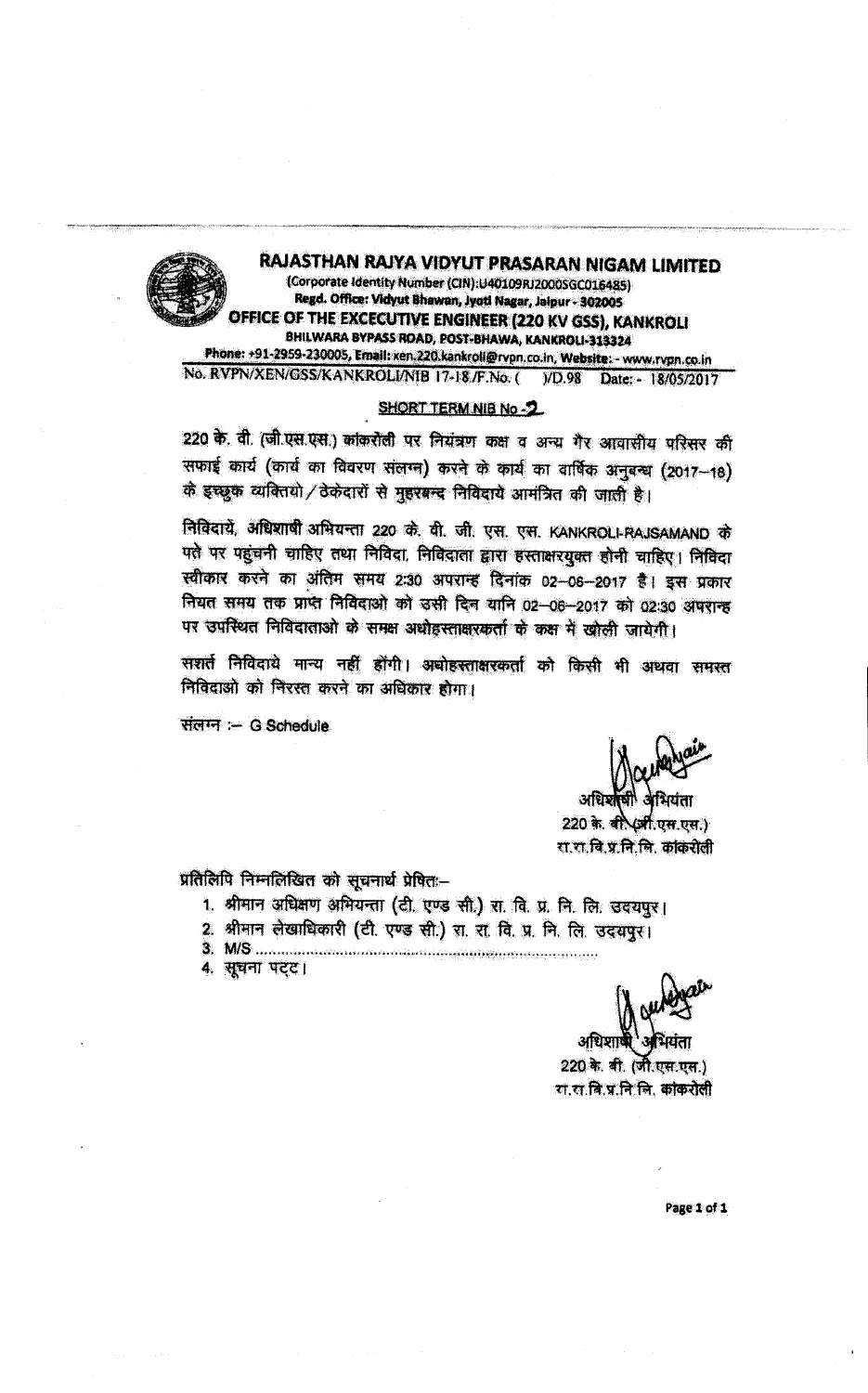

## RAJASTHAN RAJYA VIDYUT PRASARAN NIGAM LIMITED

(Corporate Identity Number (CIN):U40109RJ2000SGC016485) Regd. Office: Vidyut Bhawan, Jyoti Nagar, Jalpur - 302005

## OFFICE OF THE EXECUTIVE ENGINEER (220 KV GSS), KANKROLI

BHILWARA BYPASS ROAD, POST-BHAWA, KANKROLI-313324

Phone: +91-2959-230005, Email: xen.220.kankroli@rvpn.co.in, Website: - www.rvpn.co.in

## G-Schedule (Based on BSR-2017)

कार्य का विवरण : 220 के.वी. जी.एस.एस. कॉकरोली पर नियंत्रण कक्ष व अन्य गैर आवासीय परिसर की सफाई कार्य (कार्य का विवरण संलग्न) का वर्ष (2017-2018) हेतु ।

| क्रम<br>संख्या | कार्य का विवरण                                                                                                                                                                                                                                                                                                                                                                                                                                                                                                                                                                                                                                                                                                                                                                                                                                                                                                                     | आवृत्ति  | इकाई                | दर         | अनुमानित मात्रा                | अनुमानित लागत<br>मासिक (रु/-) | अनुमानित लागत<br>वार्षिक (रु $ A\rangle$ |
|----------------|------------------------------------------------------------------------------------------------------------------------------------------------------------------------------------------------------------------------------------------------------------------------------------------------------------------------------------------------------------------------------------------------------------------------------------------------------------------------------------------------------------------------------------------------------------------------------------------------------------------------------------------------------------------------------------------------------------------------------------------------------------------------------------------------------------------------------------------------------------------------------------------------------------------------------------|----------|---------------------|------------|--------------------------------|-------------------------------|------------------------------------------|
| (1.1)          | (अ) ग्रिड सब स्टेशन परिसर कार्यालय नियंत्रण कक्ष PLCC रूम, बेटरी रूम, बरामदा,<br>सीढिया, स्टोर रूम, विश्राम गृह आदि में झाडू लगाना एवं फिताइल का पौछा लगाने का<br>$\langle$ ৰ) নিয়ম্ম কথ<br>कार्य ।<br>समेत सभी कमरों के दरवाजे एवं खिडकिया (मय शीशें ) आदि की सफ़ाई करना !<br>(स) समस्त शौचालय व मूत्रालय में फिनाइल / रसायन का प्रयोग करते हुए सफाई व्<br>धनाई का कार्य।<br>(द)नियंत्रण कक्ष व अन्य सभी कक्षों की छत खिरकी कोनों आदि में लगे जले आदि की<br>मफाई।<br>  (थ )उपरोक्त परिसर में कूद्वादानो को खली करना ।<br>  (थ-1) समस्त तिकले गए कचरे को ग्रिड सब स्टेशन परिमर से बहार प्रभारी अधिकारी<br>द्वारा निर्धारित स्थान पर डालना ।<br>त्रोट∶∽<br>सफाई कार्य हेतु झाडू, पोछे, डस्टर, आवश्यक उपकरण आदि ठेकेदार को<br>$\langle 0 \rangle$<br>.स्वयं की लागत पर लाने होंगे l<br>अन्य सफाई का सामान जैसे फिनाइल, फिनाइल गोली, रसायन आदि<br>(1)<br>विभाग द्वारा देय।<br>भूगतान फर्ष क्षेत्रफल के आधार पर किया जायेगा।<br>(iii) | प्रतिदिन | 100<br>वर्ग<br>मीटर | 26.00<br>F | 400 क्य<br>मीटरः<br>(प्रतिदिन) | $3120$ रु                     | 37440                                    |
|                |                                                                                                                                                                                                                                                                                                                                                                                                                                                                                                                                                                                                                                                                                                                                                                                                                                                                                                                                    |          |                     |            |                                |                               |                                          |